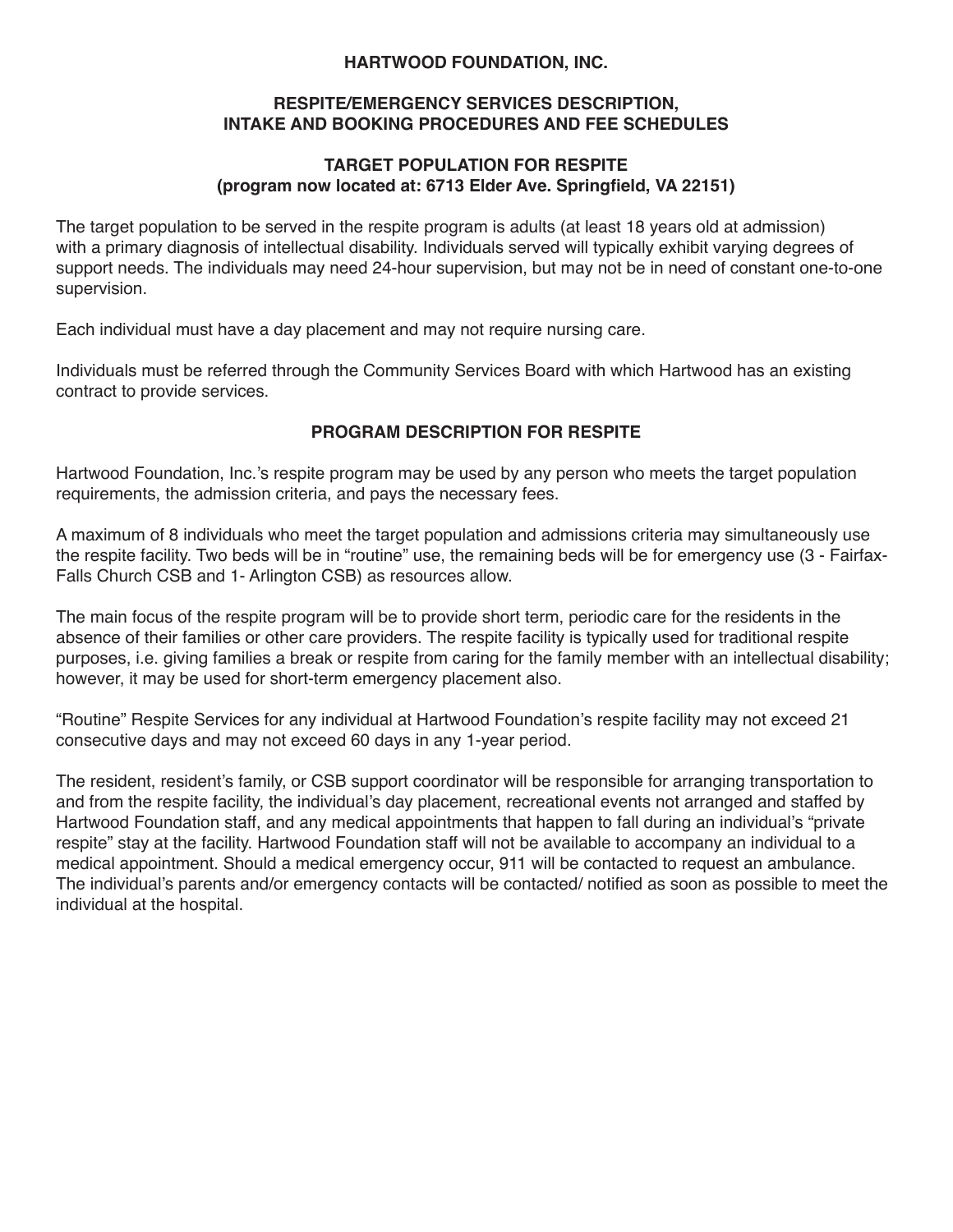## **INTAKE PROCEDURES FOR RESPITE / EMERGENCY RESPITE SERVICES**

For an individual to be considered for the Respite Program, Hartwood Foundation, Inc. must be contacted to arrange an Intake Meeting and gather the necessary information.

Arrangements can be made by calling (703) 719- 5747.

After Hartwood Foundation, Inc. receives your request for respite/emergency services, an appointment will be set up for an Intake Meeting. Hartwood Foundation, Inc. will contact the Community Services Board to confirm the service recipient's eligibility for services. Individuals who should participate in the Intake Meeting are:

- 1. The individual to receive services
- 2. Hartwood Foundation, Inc. representatives
- 3. Other individuals such as the applicant's family, CSB support coordinator, representative/advocate for the individual, and other professionals as deemed appropriate

During the Intake Meeting the following information will be gathered in respect to the individual who will be receiving respite services:

- 1. Reason for referral
- 2. Medical Information
- 3. Current Medications
- 4. Special Diets
- 5. Behavioral Information
- 6. Social History
- 7. Self Help Skills
- 8. Daily routine
- 9. Leisure skills/interests
- 10. Individual's need for staff supervision
- 11. Communication skills (expressive and receptive)
- 12. Transportation skills
- 13. Emergency contact
- 14. Other information as may be needed

Immediately following the Intake Meeting, the intake team, (CSB representative, if any, and HFI representatives) will make a decision. The decision will be one of the following:

> Accepted, pending a successful trial (preliminary) visit More information needed prior to a decision being rendered Declined for services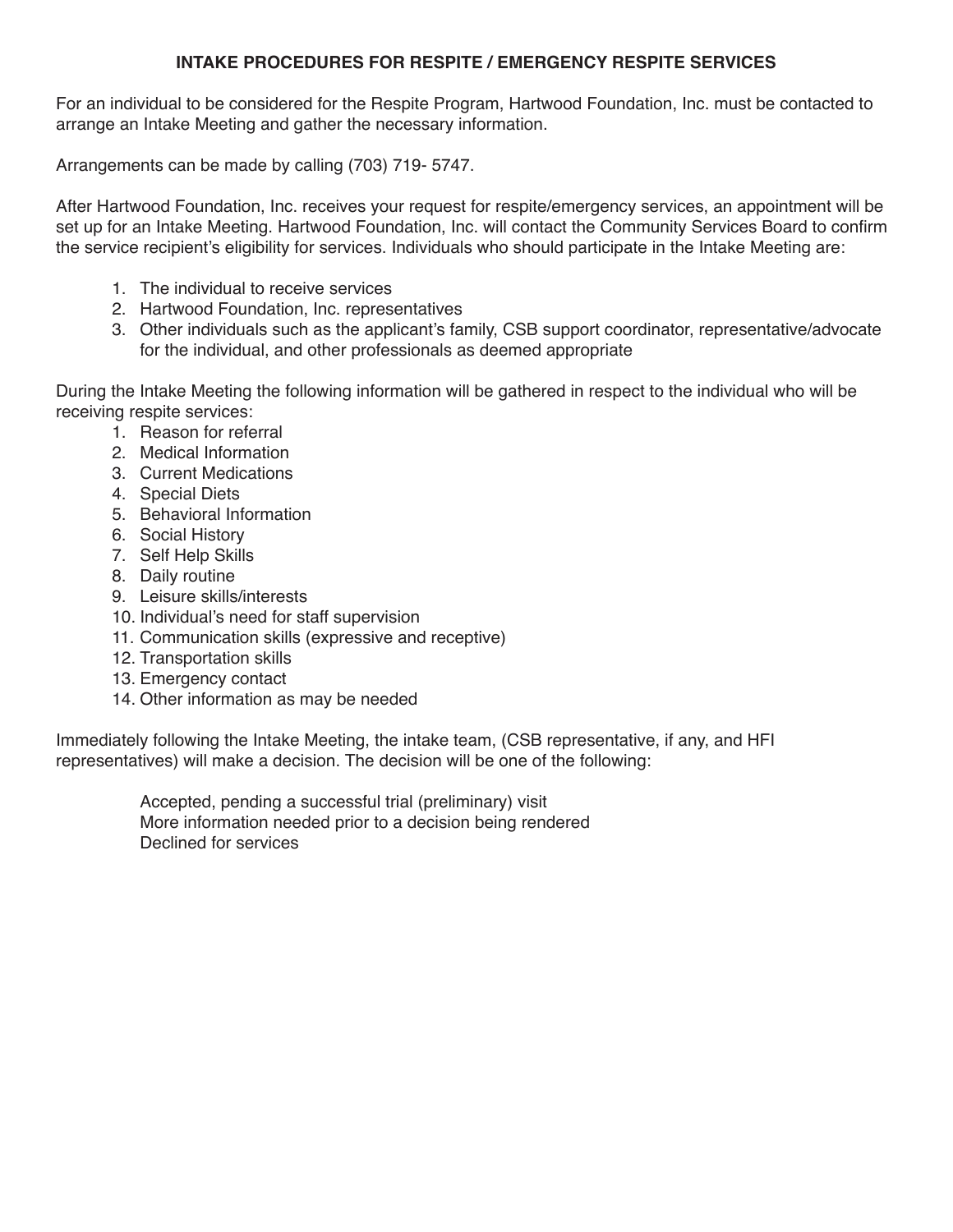If Hartwood is unable to serve the individual, a letter will be sent to the individual and/or the family explaining the reason(s) and detailing changes necessary for acceptance.

If more information is needed prior to a decision being rendered, a letter requesting the needed information will be sent to the individual and/or family and the support coordinator.

If the individual is accepted, a trial visit will be arranged. At this time, booking for future visits may be made with Hartwood Foundation, Inc. representatives. Prior to the trial visit, Hartwood Foundation, Inc. must have received:

- 1. A completed services application
- 2. A completed Information/Face Sheet which includes: Unique resident identifier (Social Security Number) Full name of resident Last known address Date of birth Sex of resident Race of resident Name and addresses of persons or agencies to be contacted in case of emergency Date of admission
- 3. All releases signed
- 4. Medical information as required by DBHDS
- 5. A Health Status statement by family which includes: Known or obvious illnesses and conditions requiring special monitoring/support Any known food or drug allergies Medication currently being taken The resident's general health status Name, address, and telephone of resident's physician
- 6. A statement defining the resident's need for staff supervision, in terms of staff/client ratio for each shift and whether the resident may be unsupervised for any period of time.
- 7. A statement describing the resident's need for respite services.
- 8. Other information The Intake Team deems necessary.

During the trial (preliminary) visit, it is important that the individual's family, or representative/ advocate be available to be contacted to obtain additional information as necessary.

After one (or more – at Hartwood's discretion) successful trial visit, the individual and/or family will be notified, in writing, that they have been accepted into the program.

If the trial visit is unsuccessful, the individual and/or family will be notified, in writing, of the reasons for the unsuccessful visit and actions that need to be taken prior to another trial visit.